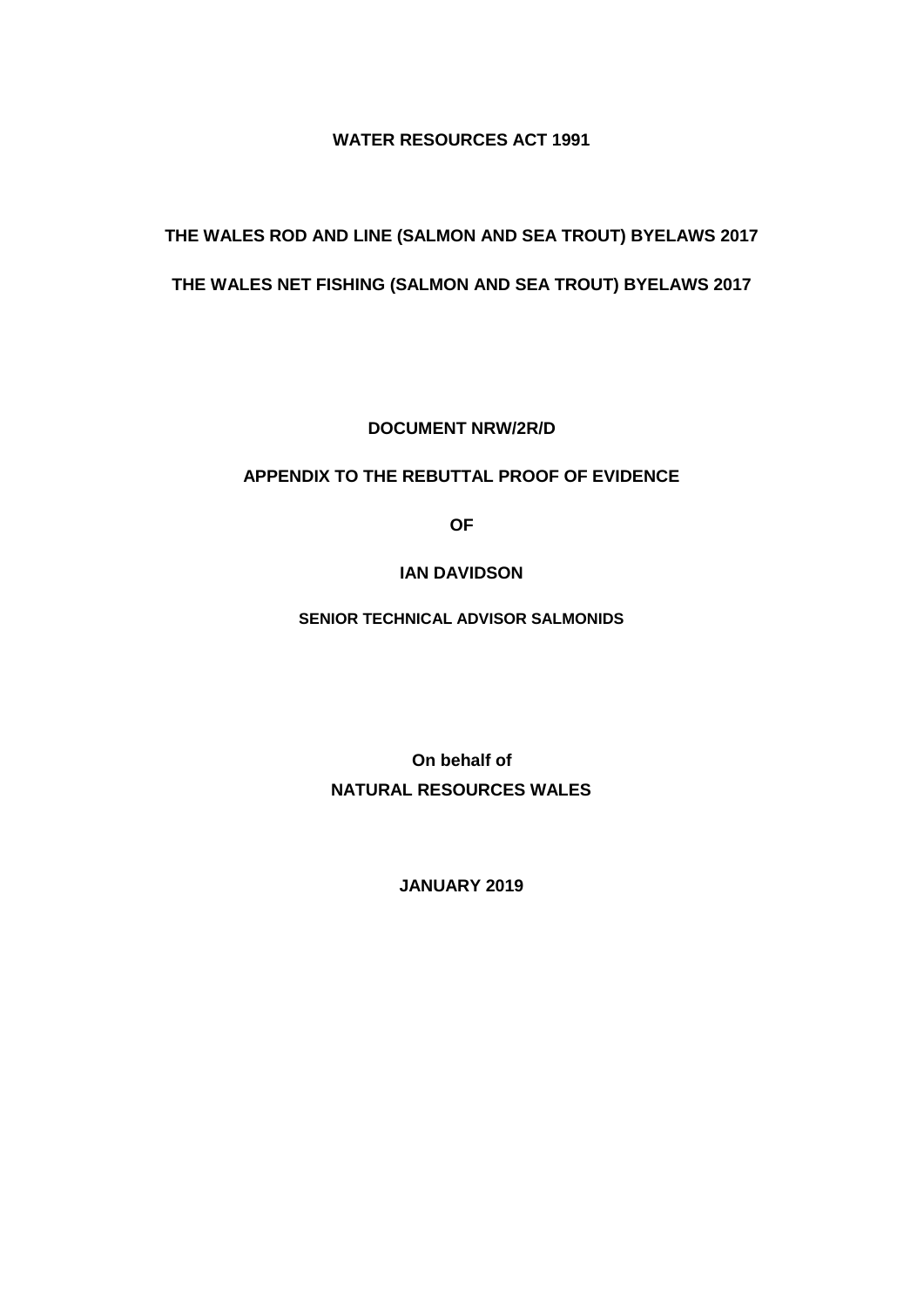## Effects of hot dry summers on the loss of Atlantic salmon, Salmo salar, from estuaries in South West England

## D. J. SOLOMON

Foundry Farm, Salisbury, Wiltshire, UK

## H. T. SAMBROOK

South West Water Ltd, Exeter, UK

Abstract Salmon, Salmo salar L., were radio tagged in four estuaries in South West England. At medium to high summer flows, most salmon entering the river did so within 10 days of tagging. Lower flows were associated with an increased tendency for fish to remain in tidal water for a protracted period, and for those delayed fish to fail to enter the river. The delay was correlated with low freshwater flow, but it was concluded that high water temperature, and in some situations low dissolved oxygen, were likely to be the major influences. The causes of failure to enter the river by the delayed fish include lethally low levels of oxygen in some situations, but a major factor may be missed physiological opportunity. Implications in terms of water resource management, fisheries management and climate change are discussed.

K E Y W O R D S: Atlantic salmon, estuaries, flow, migration, temperature, water resource management.

### Introduction

The association between elevated river flow following rainfall and upstream migration of adult Atlantic salmon, Salmo salar L. is well documented (e.g. Banks 1969; Alabaster 1970). Much less well described is a widespread phenomenon of many fish failing to enter the river at all in years with hot summers and extended periods of low freshwater flow. The most explicit review was that of Solomon, Sambrook & Broad (1999) based on 10 years of salmon telemetry studies (1986–1995). It concluded that more than 50% of a year's run of fish can be lost in this way in drought years, such as 1989 or 1995, and that  $\hat{\mathbf{u}}$  this shocking conclusion clearly has major significance for management of water resources and for salmon fisheries management in generalÕ.

This paper explores this phenomenon through examination of the literature and by further analysis of radio tracking data in four rivers in South West England described by Solomon et al. (1999).

The earliest specific reference to this phenomenon was by Alabaster (1970), who analysed trap catches of salmon and sea trout on the River Coquet in northern England. However, a major limitation of measures or estimates of total runs entering the river in this respect is that the size of the total returning stock approaching the coast is variable between years and is usually unknown. Thus the impact of estuary or river conditions on survival to enter the river is impossible to assess in quantitative terms, and may be difficult to detect, even qualitatively, unless the impact is great relative to the variation in stock size due to other factors. Tracking of individual fish fitted with transmitting tags in coastal waters or estuaries overcomes this limitation, as availability is defined as the total tagged stock. Although numbers are typically limited to tens or hundreds of fish, it is possible to follow the fate of each fish in detail to obtain a reliable picture to what is happening to the stock as a whole.

Salmon fitted with radio tags in the estuary of the River Tywi in 1988–1990 (Clarke, Purvis & Mee 1991;

Correspondence: Dr David Solomon, Foundry Farm, Kiln Lane, Redlynch, Salisbury, Wiltshire SP5 2HT, UK (e-mail: djsolomon@onetel.net.uk)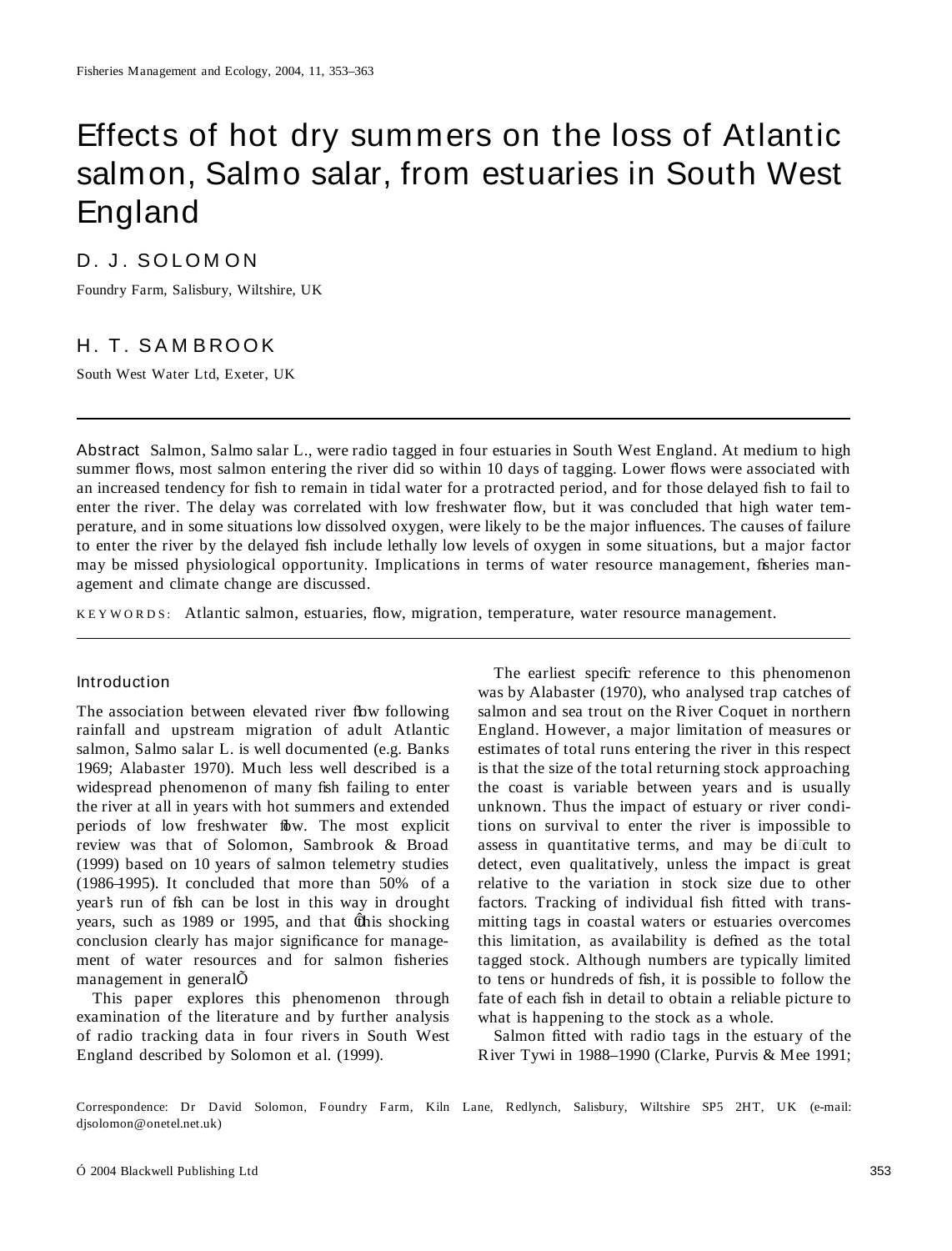Clarke, Evans, Ellery & Purvis 1994) showed a correlation on a monthly basis between the probability of both prompt and eventual river entry and freshwater flow (positive correlation), estuary temperature (negative) and estuary oxygen concentration (positive). As there were close correlations between the environmental variables tested, it was not possible to identify the true contribution of each to the observed behaviour. None of the variables approached levels likely to be directly harmful to the fish.

The data used in this paper were obtained from separate studies of fish movement into the Rivers Avon, Exe, Tamar and Tavy in South West England. During these studies it became clear that in each case hot, dry summers were associated with a delay to river entry and a significant increase in the proportion of returning adult salmon that failed to enter the river. Location and hydrometric details of the four rivers are given in Table 1.

#### Methods

The approach and methods used to tag and track the salmon are detailed in Solomon et al. (1999). In this analysis the fate of tagged fish is explored in relation to freshwater flow to the estuary, and associated environmental variables, at the time of capture and tagging and shortly afterwards, and the tendency to enter the river promptly (within 10 days of tagging), survival to enter the river later (more than 10 days after tagging), and failure to enter the river. The fail-to-enter category includes all individuals which were not recorded passing, or having passed, the tidal limit on the river in whose estuary the fish was tagged. It thus includes fish whose presence was recorded at some time after tagging in tidal water (but not subsequently entering the river), fish known to have been recaptured in estuary nets, fish reported or recorded in other rivers, and fish not detected after release.

Fish for tagging were obtained from seine nets operated by licensed commercial fishermen. On the

Avon the netting was conducted at the narrow entrance to Christchurch Harbour, which forms the joint estuary of the rivers Avon and Stour. It is likely that most fish caught were entering the estuary for the first time, and that the subsequent observations included the whole of their estuary residence. On the other rivers the netting sites were within the estuary so the fish had passed an unknown part of their estuary residence before capture. However, from the appearance of the fish (bright silver with sea lice), and from patterns of migration and recapture, it is likely that most fish had arrived in the estuary shortly before capture.

Freshwater flows to each estuary (daily means,  $\text{m}^3$  s<sup>3</sup><sup>1</sup>) were obtained from appropriate gauging stations in the lower reaches, adjusted as appropriate for downstream catchment and abstraction. On the River Avon, water temperature just upstream of the tidal limit was recorded daily (09.00hr) by West Hampshire Water Company. Daily readings for seawater temperature at Bournemouth Pier, about 10 km west of the entrance to Christchurch Harbour, were collected by Bournemouth Borough Council. A study was undertaken by the Environmental Agency (A. Frake, personal communication) to investigate conditions of temperature, salinity and dissolved oxygen (DO) in the tidal River Stour, which shares a joint estuary with the Avon, where many of the delayed Avon fish spent the period between tagging and river entry. Spot readings of water temperature, DO and ammonia concentration, at approximately monthly intervals, were available from the Environment Agency for one or two sites in each estuary.

Selection of the geographical location of the point which constitutes entry to the river is an important issue, and the results are sensitive to only minor variations in the selected location. For consistency of this analysis, passage landwards of the tidal limit was selected (Table 1).

| Table 1. Statistics for the tidal limit of the rivers studied |  |
|---------------------------------------------------------------|--|
|---------------------------------------------------------------|--|

|                                        | Avon               | Exe        | Tamar              | Tavy       |
|----------------------------------------|--------------------|------------|--------------------|------------|
| Tidal limit NGR                        | SX 157933          | SX 930909  | SX 436709          | SX474650   |
| Tidal limit lat./long.                 | $50^{\circ}44d9wN$ | 50°42¢26¢N | 50°30¢59¢N         | 50°27¢52¢N |
|                                        | 1°44¢89¢W          | 3°30¢56¢W  | $4^{\circ}12@3$ ¢W | 4°9¢l øM   |
| Catchment area (km <sup>2</sup> )      | 1706               | 1195       | 928                | 210        |
| Mean flow $(m^3 s)^{1}$ )              | 19.85              | 24.61      | 22.45              | 7.25       |
| Q95 (m <sup>3</sup> s <sup>) 1</sup> ) | 6.97               | 3.45       | 1.77               | 1.21       |
|                                        |                    |            |                    |            |

NGR, National Grid Reference; Q95, flow exceeded for 95% of the period of flow record, i.e. a measure of low flow. Flow statistics are  $\hat{\theta}$ aturalised $\tilde{\text{Q}}$ i.e. elects of abstraction and e $\square$ uent discharges have been modelled out of the flow record.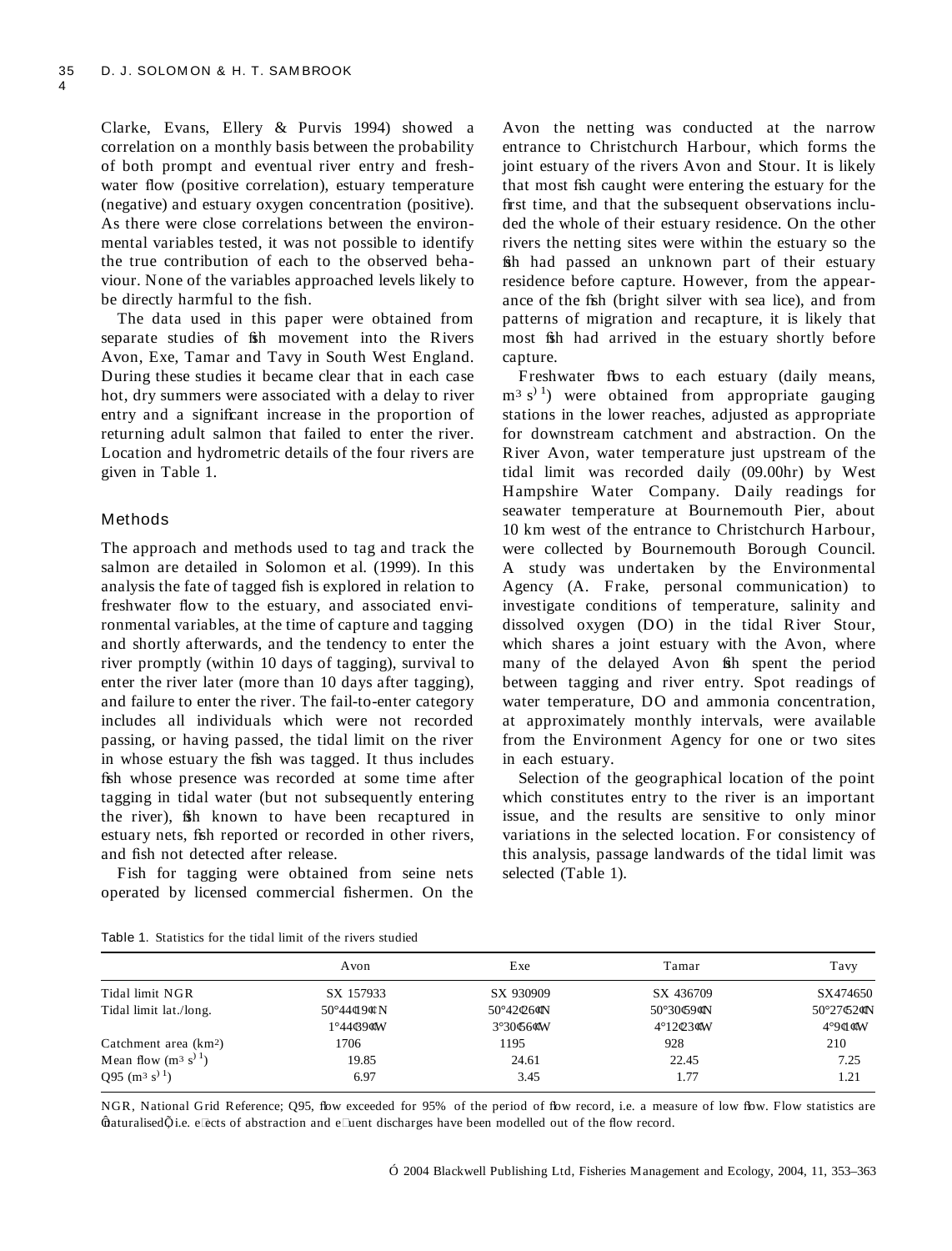Table 2. Percentage of radio-tagged fish in each estuary each year that were recorded entering that river at any time. Also shown is the flow for June, July and August each year at Thorverton, River Exe, as a percentage of the long-term average (1956–1994) for those months, and the **Ö**entral England mean surface temperatureÕor June to August each year (Hulme & Barrow 1997) as general indicators of ÄrynessÕand warmth o f t h e s e a s o n

| Year | Avon | Exe  | Tavy | Tamar (C'hele) | Tamar (W'Quay) | Exe flow % mean | Central England (temp. $°C$ ) |
|------|------|------|------|----------------|----------------|-----------------|-------------------------------|
| 1986 | 72.4 |      |      |                | 66.7           | 266             | 14.8                          |
| 1987 | 77.9 |      |      |                | 46.2           | 72              | 14.8                          |
| 1988 | 60.2 |      |      | 50.0           |                | 131             | 14.8                          |
| 1989 | 55.0 |      |      | 25.0           |                | 39              | 16.5                          |
| 1990 | 54.8 |      |      | 47.1           |                | 58              | 16.2                          |
| 1991 |      | 66.7 | 46.2 | 25.9           |                | 100             | 15.5                          |
| 1992 |      | 56.3 | 42.8 | 73.9           | 31.8           | 102             | 15.7                          |
| 1993 |      | 62.0 | 42.0 | 44.8           | 30.0           | 145             | 14.9                          |
| 1994 |      | 36.7 | 17.1 |                | 39.2           | 60              | 16.2                          |
| 1995 |      |      | 16.7 |                | 29.5           | 37              | 17.4                          |
| Mean | 63.7 | 55.4 | 28.9 | 42.2           | 37.3           |                 |                               |

#### **Results**

On the River Avon the overall proportion of tagged fish (n *¼* 437) entering the river within 10 days was 47.8% , with 15.9% entering at <sup>a</sup> later date and 36.3% failing to enter the river. The proportion of tagged fish entering the river was correlated with river flow on an annual (Table 2), monthly (Fig. 1) and daily (Fig. 2) basis. Higher flows were associated with a high level of entry of fish within <sup>10</sup> days of tagging, and lower flows with increased levels of fish entering the river after more than 10 days, and, more importantly, failing to enter the river.

Of the 251 fish tagged at flows to the Avon estuary  $> 9$  m<sup>3</sup> s<sup>2</sup><sup>1</sup>, 162 (64.5%) passed the tidal limit within 10 days. A further 22 (8.8%) entered the river after more than 10 days, mostly on elevated flows later in

the year (October to November). At flows  $\lt 9 \text{ m}^3 \text{ s}^3$ the proportion of fish entering the river within 10 days fell away sharply. Increased numbers entered later in the year, but this increase did not make up for the decline in numbers making prompt entry, and the total proportion entering the river fell. Of the 182 fish tagged < 9 m<sup>3</sup> s<sup>31</sup>, 45 (24.7%) passed the tidal limit within 10 days, with a further 47 (25.8%) doing so later in the year. Thus a total of just over 50% of the fish tagged below 9 m<sup>3</sup> s<sup> $)$ 1</sup> eventually entered the river, compared with 73.3% of those tagged at higher flows. Of the 60 fish tagged at residual flows  $\lt$  6 m<sup>3</sup> s<sup>) 1</sup> only 15 (25%) entered the river; two in  $\lt$  10 days, and 13 later.

It is suggested that the disappearance rate for tagged fish at residual flows > 9 m<sup>3</sup> s<sup>3</sup> represents that rate at which tags fail, fish are recaptured in tidal waters, and



Figure 1. Fate of radio-tagged fish on the Avon, by month and year (histograms). Most Cater entry Gish entered the river in the autumn. Entry to the river is defined as passing the tidal limit. Also shown is the mean flow for each month at the tidal limit (line).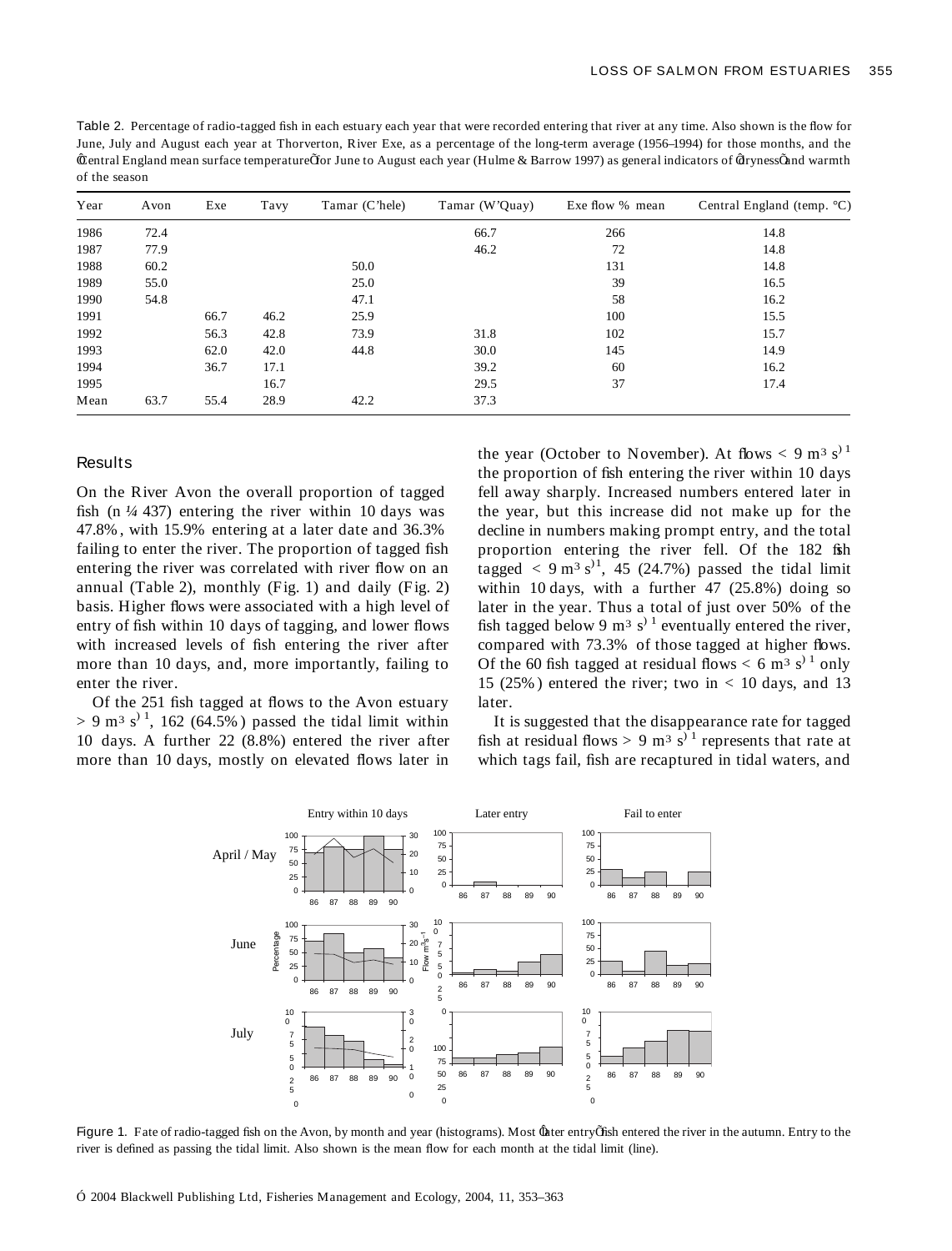

Figure 2. The relationship between river flow on the day of tagging, and the proportion of tagged fish that entered the river within 10 days of tagging (solid line) and after more than 10 days (dashed line), for fish tagged at the mouth of the Avon estuary. Each point represents the mean flow and proportions for a group of 27 or 28 fish.

fish go to rivers other than the Avon. As there is no obvious reason why these rates should increase at low discharges, it is reasonable to suggest that the increased loss rate of fish at lower flows is because of mortality of fish in the estuary or at sea between tagging and river entry, because of factors other than capture, handling and tagging. On the assumption that all Avon salmon approaching the river at fbws > 9 m<sup>3</sup> s<sup>1</sup> survive to enter the river, the equivalent figures for flows  $< 9$  and 6 m<sup>3</sup> s<sup> $>1$ </sup> are 68.9 and 34.1%, respectively.

There was also a relationship between river temperature on the day of tagging and the probability of<br>river entry within 10 days (Fig. 3). Fewer fish enter the<br>river promptly at high river temperatures and more at<br>low temperatures, but there is a suggestion of a platea



Figure 3. The relationship between river temperature on the day of tagging, and the proportion of tagged fish that entered the river within 10 days of tagging (solid line) and after more than 10 days (dashed line), for fish tagged at the mouth of the Avon estuary. Each point represents the mean flow and proportions for a group of 27 or 28 fish.



Figure 4. Daily readings of sea and river water temperature, and spot readings of estuary temperature, River Avon, July to August 1990.

includes the great majority of fish observations. It should be borne in mind that the temperatures that the fish experience within any 24-h period may vary from the single 09.00-hour reading. Regrettably, the opportunity was missed to make continuous records of<br>estuary water temperature during the tracking studies.<br>Daily figures for river and sea water temperatures for<br>the River Avon for July to August 1989 (the period of<br>the study 21.6 °C in the upper Avon estuary and 22.2 °C in the tidal Stour, where many delayed fish spend the period between tagging and eventually passing the Avon tidal limit. The highest 09.00-hour reading of river temperature during this period was 21.8 °C.

A relationship was found between water tempera ture and the time of day of entry to the river. In<br>summer, most fish reach the tidal limit in the early<br>morning or late evening. However, this distribution<br>was more marked at higher temperatures; of the 90 fish<br>that reach 15 °C did so between 09.00 and 21.00 hours.

Similar relationships between river flow and pattern of entry were apparent for the other rivers. Of the 318 fish tagged on the River Exe, 37.0% passed the tidal limit within 10days of tagging, 18.4% later, and 44.6% failed to enter the river (Fig. 5). At flows  $> 6$  m<sup>3</sup> s<sup>3</sup> <sup>1</sup> about half (49.3%) of fish entered the river within 10 days of tagging, and a further 13.4% at a later date; 37.0% failed to enter (Fig. 6). At fbws below that level, 29.4% entered within 10 days, a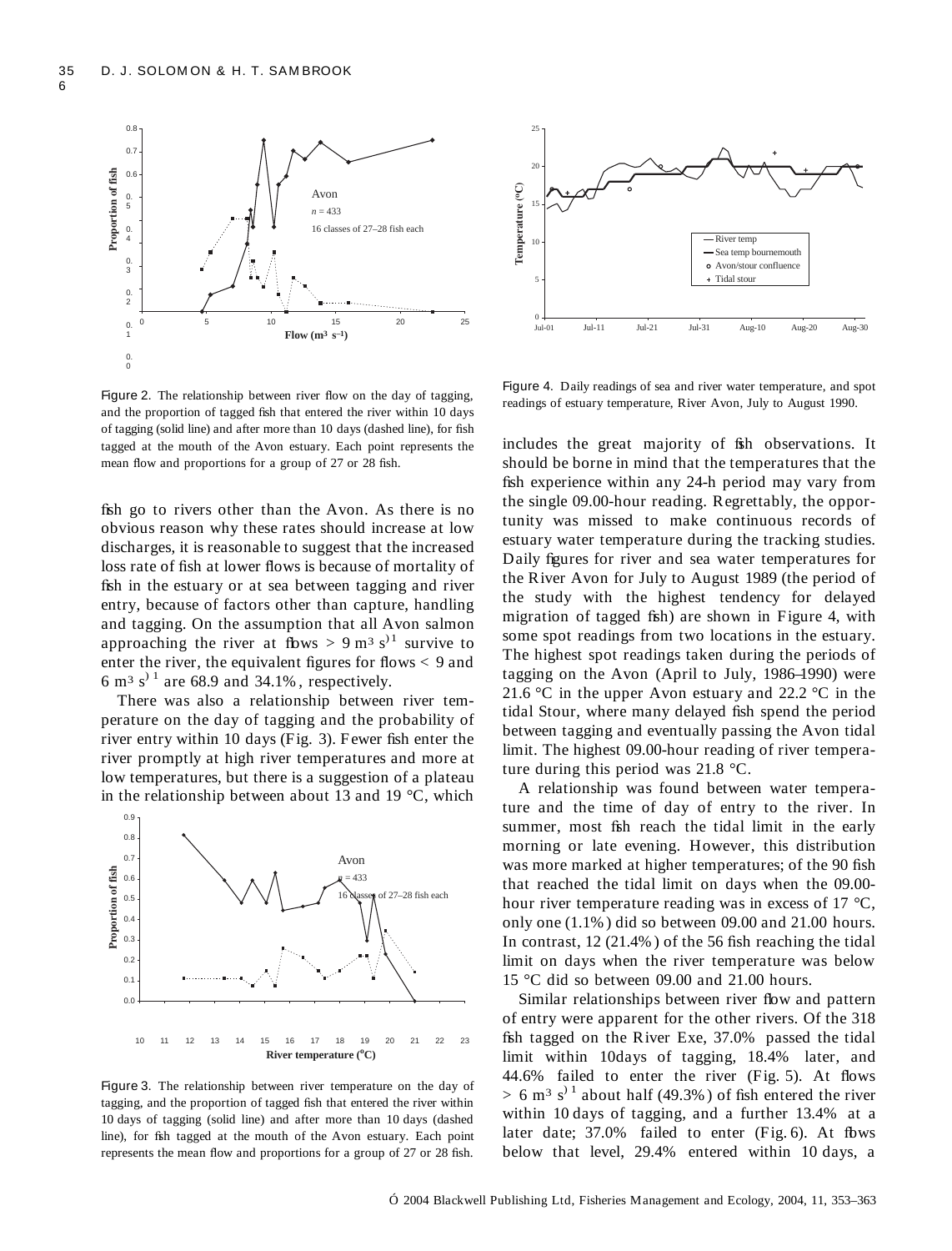

Figure 5. Fate of radio-tagged fish on the Exe, by month and year. Most Cater entry Ofish entered the river in the autumn. Entry to the river is defined as ascending the weir that forms the tidal limit. Also shown is the mean flow for each month at the tidal limit (line).



Figure 6. The relationship between river flow on the day of tagging, and the proportion of tagged fish that entered the river within 10 days of tagging (solid line) and after more than 10 days (dashed line), for fish tagged in the Exe estuary. Each point represents the mean fbw and proportions for a group of 31 or 32 fish.

further 21.4% at a later date, and 49.2% failed to enter the river. At flows  $\lt$  4 m<sup>3</sup> s<sup>3</sup><sup>1</sup>, only 24% of tagged fish entered the river within 10 days, a further 24.8% at a later date, with 51.2% failing to enter. Although no detailed temperature data were available, the tendency to delay entry and to fail to enter the river were associated with temperature on an annual basis ( T a ble 2).

Although the River Tamar tagged fish showed a similar yearly pattern of river entry to the rivers Avon and Exe in terms of hot and dry summers (Table 2), comparison of monthly mean flows gave no clear pattern. This may have been a result of the flow not being uniform throughout any month; even generally

dry and hot months may contain short periods of elevated flow and lower water temperatures. The pattern is somewhat clearer when the probability of entry within 10 days is considered against flow on day of tagging (Fig. 7), but while there was a trend for lower flows to be associated with a delay in river entry, some other factors appear to be operating that complicate the relationship.

Overall, the proportions of fish tagged on the Tamar estuary entering the river within 10 days and at any time were low, at 30 and 40% respectively (cf. 48 and 64% on the Avon; 37 and 55% on the Exe). One factor is that some of the fish tagged in the Tamar estuary are destined for the rivers Tavy and Lynher, which join the Tamar estuary seawards of the netting sites, but records of Tamar tagged fish entering the Tavy during the years when the two programmes were running together suggest that this cannot explain all of the difference between these results and those on the rivers Exe and Avon. It appears that losses from the Tamar estuary were relatively high, and more weakly correlated with low flows alone than are those on the Avon and Exe.

Once again, hot and dry summers were associated with a reduced tendency for fish tagged on the River<br>Tavy to enter the river promptly (Table 2). As on the<br>Tamar there was a downward trend in the line with<br>falling flow but the relationship was not clear (Fig. 8).<br>This, c (29%), suggests that some other adverse factor is operating in this case, similar to that on the Tamar, but more extreme.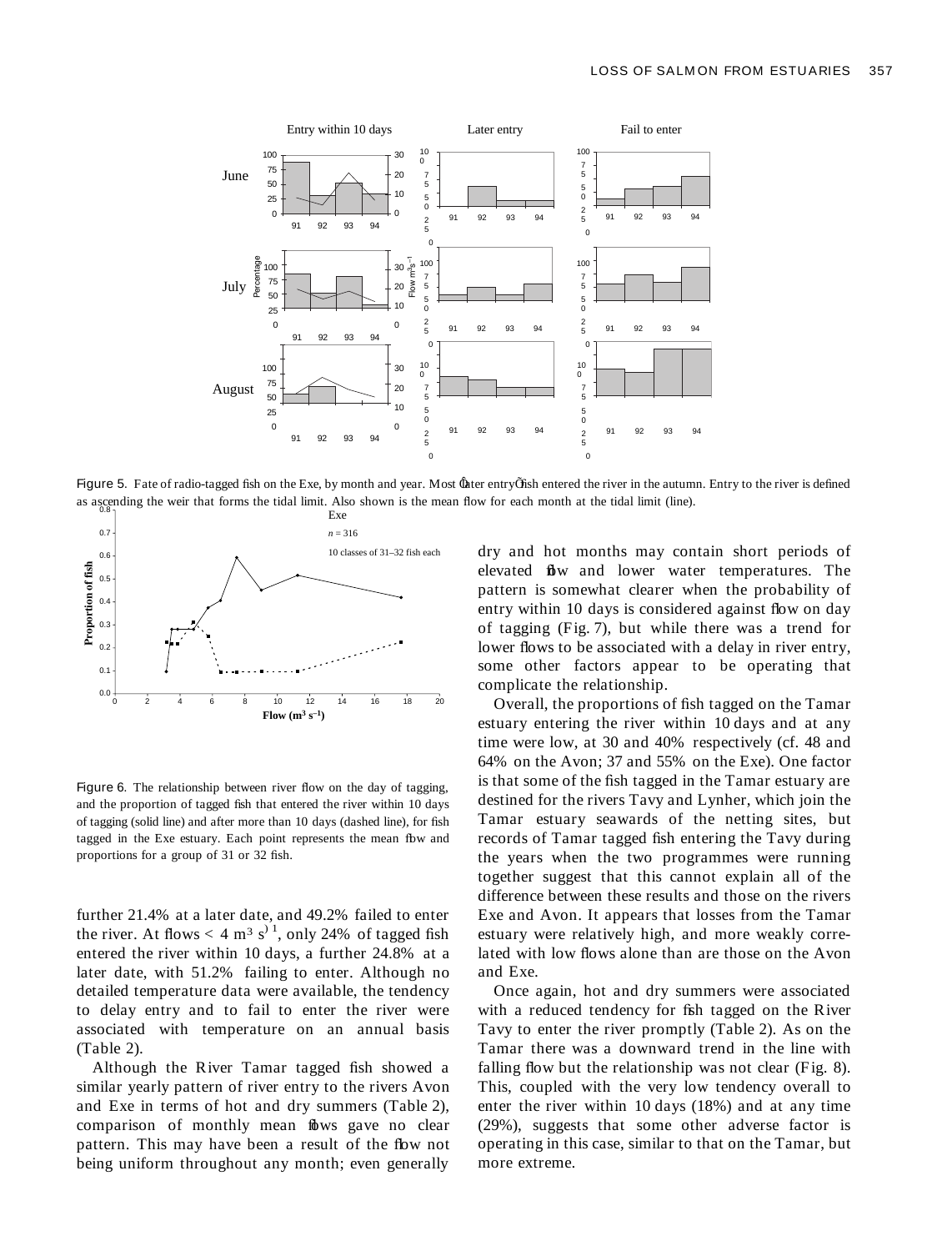

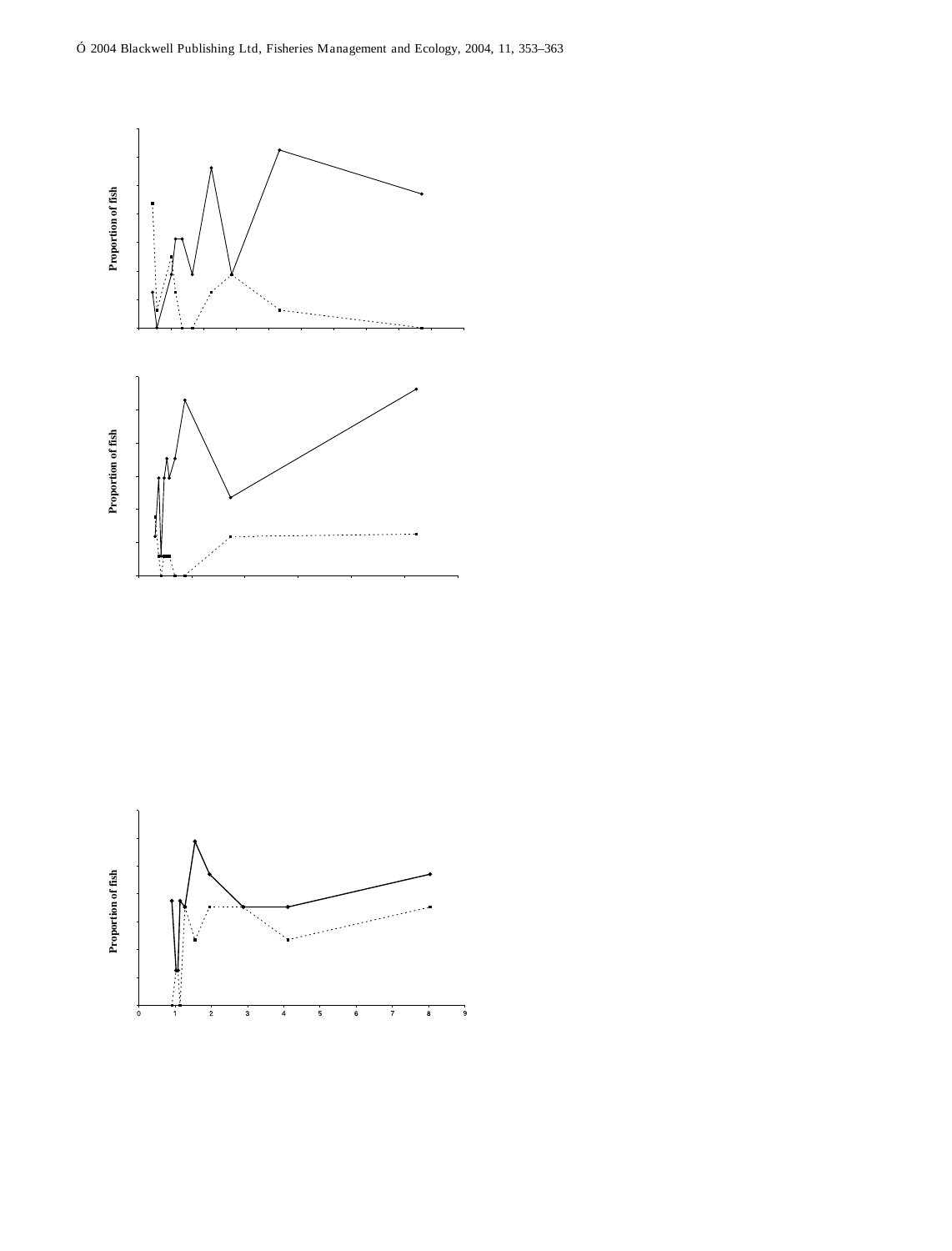

Figure 7. The relationship between river flow on the day of tagging, and the proportion of tagged fish that entered the river within 10 days of tagging (solid line) and after more than 10 days (dashed line), for fish tagged in the Tamar estuary at Cotehele (above) and Weir Quay (below). Each point represents the mean flow and proportions for a group of 16 or 17 fish.



#### $Flow(m^3 s^{-1})$

Figure 8. The relationship between river flow on the day of tagging, and the proportion of tagged fish that entered the river within 10 days of tagging (solid line) and after more than 10 days (dashed line), for fish tagged in the Tavy estuary. Each point represents the mean flow and proportions for a group of 16 or 17 fish.

#### **Discussion**

#### Summary of observations

At times of medium to high freshwater flow to the estuary, most fish arriving from the sea that are going to enter the river pass through the estuary and into the river with a minimum of delay. There appears to be no requirement for a period of physiological adjustment to the change in salinity, with fish often passing from sea water to fresh water within a matter of a few hours, and possibly less. Although some fil were not recorded entering the river even under apparently attractive conditions, this was probably because of fish being native to, and subsequently returning to, another river without passing the tidal limit of the river in which it was tagged; a minor proportion of fish tagged in each estuary were recorded in other rivers, although most fish going elsewhere would not be detected or caught and reported.

At times of low freshwater flow, most fish arriving from the sea did not pass promptly into fresh water, and many remained in the estuary or returned seawards for up to several months. Once freshwater flow increased in the autumn some of these delayed fish entered the river, but many failed to do so. It is likely that two distinct processes are involved in this overall phenomenon, the underlying causes of which may not be the same. The two processes are:

- delay in entry to the river from the estuary by more than 10 days; and
- compromise of the ÔdelayedÕfish, causing direct mortality or at least apparently preventing them from subsequently entering the river.

Examination of the factors that are implicated is complicated by the correlation between likely contributory environmental conditions, such as freshwater flow to the estuary, water temperature and water quality parameters. A strong correlation does not necessarily indicate direct cause and effect, and it is likely that one or more of the contributory conditions are more critical than the others. It is also possible that the factors involved in the two processes are somewhat different in different rivers.

#### Potential factors implicated in delayed entry

Low freshwater flow. Delay in passing through the estuary is strongly associated with low flows, particularly on the rivers Avon and Exe. However, it is difficult to see the direct cause and effect. In contrast to water temperature or DO concentration for example, fish have no means to sense directly the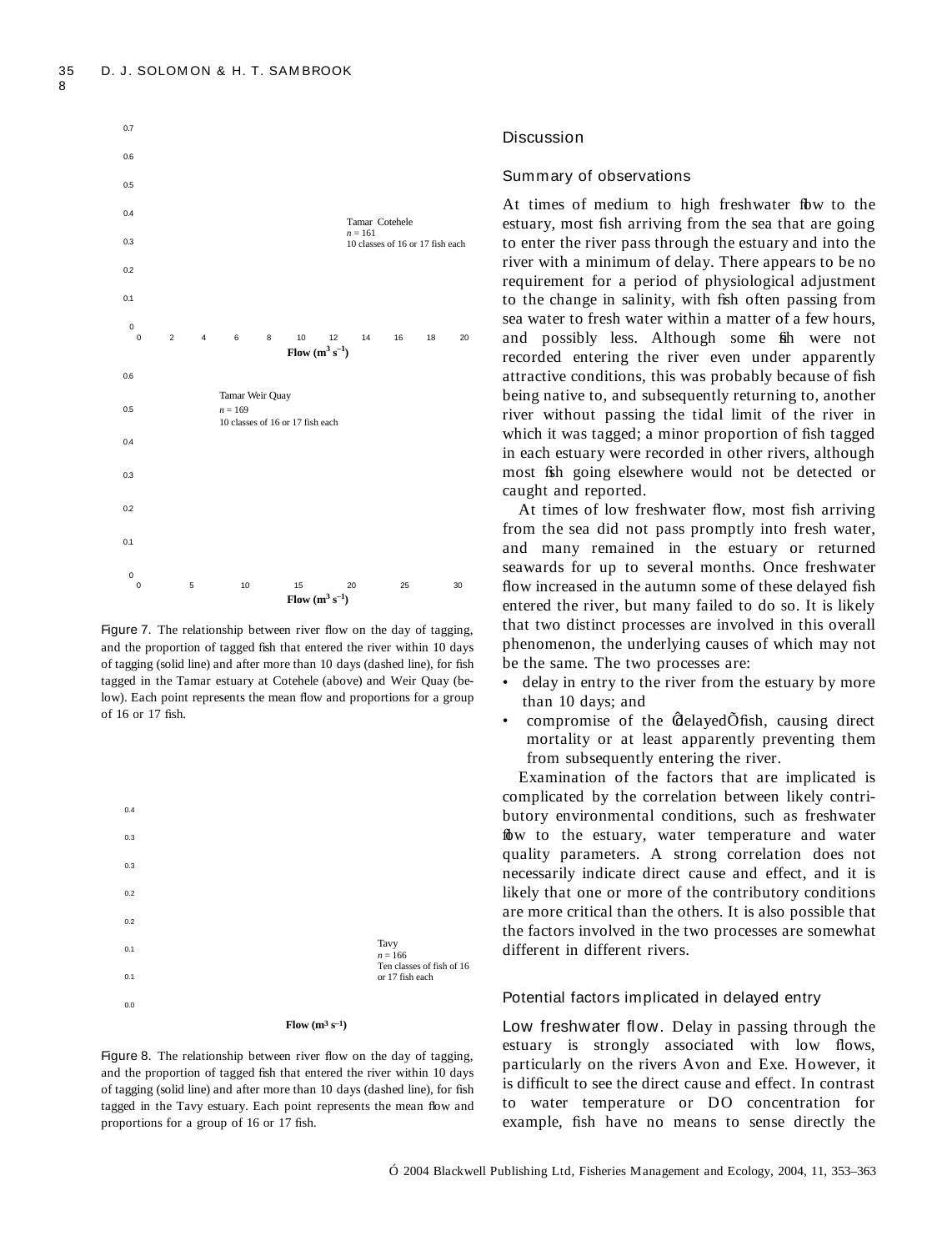volume of freshwater flow, especially when in the estuary. In some situations low freshwater flow over a barrier at the tidal limit might make physical passage landwards difficult or impossible; this appears to be the case on the River Exe, for example, where large numbers of fish gather just below the weir that forms the tidal limit at times of very low flow. It does not appear to be the case on the other rivers, even those with tidal limit structures. It is also possible that changes in estuarine salinity, which would be affected by freshwater discharge, influence the behaviour of the fish, although estuary salinity fluctuates markedly with the state of tide. While water velocity varies with discharge, it also varies markedly with location within the river and estuary; salmon are willing to swim through areas of both slow and fast current to migrate upstream.

Another factor that suggests that low flow as such is not the major driver for the delays comes from a comparison of the low flows in the different rivers (Table 1). The rivers Avon, Exe and Tamar are of a similar size in terms of mean fbw (19.85, 24.61 and  $22.45 \text{ m}^3 \text{ s}^3$ , respectively). However, their dry-weather flows are different due to differing contributions of groundwater, naturalised Q95 flow (the flow exceeded for 95% of the time, a widely used measure of dryweather flow) being 6.97, 3.45 and 1.77 m<sup>3</sup> s<sup> $)1$ </sup> on the Avon, Exe and Tamar respectively. Tendency to enter the River Avon within 10 days is greatly reduced as flows fall below the Q95 of 6.97 m<sup>3</sup> s<sup>2</sup>, yet on the Exe and Tamar the tendency is relatively high at this discharge volume. It thus appears that some factor associated with low fbws, and not discharge volume itself, is responsible for the decreasing tendency for prompt entry.

High water temperature. High river and sea temperatures are associated with delay to migration into the river, but as already discussed, there is a correlation between freshwater discharge, river water temperature and estuary water temperature. This may partly be caused by freshwater flow affecting the hydraulics of the estuary. However, the dominant factor is likely to be that river flows are naturally lowest in late summer when temperatures tend to be highest, and that within this season, periods of settled high atmospheric pressure are associated with a lack of rainfall, reduced run-off (high evapo-transpiration) and strong solar radiation reaching the water surface of the river, estuary and mudflats exposed at low tide.

Given the infrequency of the readings from the Avon estuary, temperatures may at times have exceeded the highest recorded (22.2 °C). From the few data

for river and estuary temperature available for the River Tamar, it appears that both may rise to well in excess of 20 °C. On the Avon, increased river temperature was associated with decreasing tendency to enter within 10 days of tagging, and virtually all fish entering the river on days when the 09.00-hour river temperature was in excess of 17 °C did so in the late evening and early morning, thus avoiding the time of day of highest water temperatures. It is therefore concluded that temperatures in the river and estuary were high enough to have contributed to the delays observed in this study. Temperature may be the predominant factor.

Differential temperatures between the open sea, the estuary and fresh water. Smith & Hawkins (1995) described a situation on the River Dee estuary in Aberdeen, Scotland, where stratification of saline and fresh water in the estuary meant that a difference in temperature of up to  $10^{\circ}$ C between river and sea water might be experienced within a matter of metres by migrating salmon, and suggested that this might represent a barrier to free movement. Examination of the daily records for sea and river temperature, and spot readings from the estuary of the river Avon during a period when migration of tagged fish into the river was delayed (Fig. 4) indicated no major temperature differences between water bodies. Based on incomplete data, major temperature differences are unlikely to occur in the other rivers and it is therefore concluded that differential temperatures were not a major factor in the delay to migration in the rivers in this study.

Poor water quality. Deteriorating water quality, for example low DO or elevated ammonia concentration, may have a discouraging effect on migration at levels considerably more benign than those that cause mortality. Priede, Solbe, Nott, OGrady & Cragg-Hine (1988) found avoidance behaviour of adult salmon in the Ribble estuary to oxygen levels falling  $< 5.5$  mg  $L^{1}$ .

Generally, DO levels in the Avon and Exe estuaries were high, and unlikely to have a major effect upon migration. Relatively few data for ammonia concentrations were available; the highest for the Avon estuary was  $2.84 \text{ mgL}^{1}$ , which gives an unionised concentration in sea water of around the limit of 0.025 mg  $L^{1}$  set for salmonids in fresh water by the EC Directive (E. E. C. 1978), but very much less than the acutely toxic level for salmon smolts of 0.15 mg L<sup> $)$  i</sup> suggested by Alabaster, Shurben & Knowles (1979). However, these authors recorded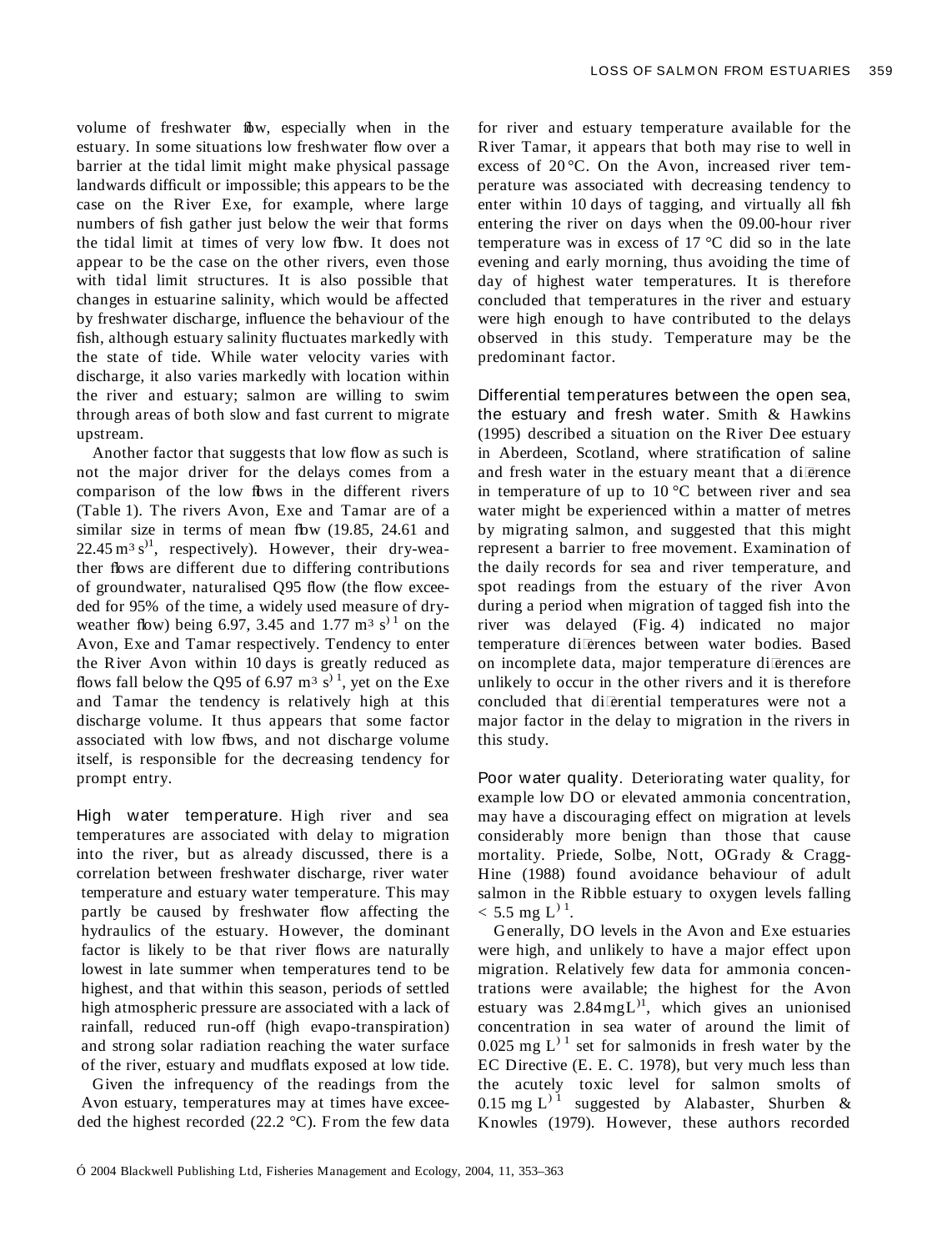increased sensitivity to ammonia associated with low DO concentration. Alabaster & Lloyd (1982) found no evidence to suggest that fish exhibit avoidance behaviour with respect to sub-lethal levels of ammonia. Thus, while deteriorating water quality may contribute to conditions unattractive for migration during times of low flow and high temperature, there was no evidence that this is an over-riding factor in the estuaries of the Avon or Exe.

The situation on the Tamar is different. Here the concentration of oxygen can drop to lethal levels for salmon, the lowest recorded in a study involving 104 profles along the estuary on a total of 87 separate days, being only 3% of air saturation (Morris, Bale & Howland 1982; Morris & Howland 1987). Such conditions occur when high temperatures, low freshwater flow and spring tides coincide, and they are associated with observed mortalities of salmon. The freshwater flow is generally high in oxygen, but a deep sag may develop in the upper estuary. The deepest point in the sag occurs just seawards of the freshwater/ brackish water interface and coincides with the peak in suspended solids, typically 1–10 km seawards of the tidal limit at Gunnislake Weir, and thus lies between the netting sites where the tagged fish are released and the tidal limit. Uncles, Stephens & Woodrow (1988) reported that at high river flows there was a net seawards movement of sediment in the Tamar estuary; however, at low freshwater flows the sum of tidal pumping and gravitational circulation exceeded downstream advection, and the net sediment transport was back towards the tidal limit. The oxygen sag is most severe on spring tides, because of the suspension of organic detritus accelerating depletion; the lowest level recorded on neap tides was 67% of air saturation. There is little doubt that oxygen levels are low enough to act as a major behavioural barrier to migration over considerable periods in hot, dry summers, especially on spring tides.

#### Potential factors implicated in the death of delayed fish

High water temperature. The ultimate upper lethal temperature for Atlantic salmon, in the absence of other stressors, is 27.8 °C (Garside 1973). This refers to the fish being progressively acclimated to temperatures approaching this limit, in otherwise ideal water quality conditions. There was no evidence of temperatures approaching this level in the situations being considered here. It is therefore concluded that high temperature on its own is not the primary cause of losses of salmon delayed in the estuary. However, high

temperatures well below this level represent a stress on the fish and could be implicated alongside a range of other adverse environmental factors. In practice, high water temperatures are likely to coincide with deterioration in water quality, including lowered DO.

Lowered dissolved oxygen. Defining a lethal level for DO is complicated by the synergistic effects of other water quality parameters that are also likely to be deteriorating at the same time as DO, and variation in the length of time that fish will have to experience the worst conditions in an estuary. Alabaster & Lloyd (1982) suggested a value of 5 mg  $L^{1}$  for upstream migration. However, Alabaster & Gough (1986) observed some salmon successfully migrating through the Thames estuary when the median concentration over a 10 km length was  $3.8 \text{ mg L}^{11}$ , although the situation was closely linked to water temperature. Alabaster, Gough & Brooker (1991) suggested that in the synergistic relationship on salmon migration, a reduction in DO of 1 mg  $\hat{L}$ <sup>1</sup> can be equated to a rise in water temperature of 4 °C. On the rivers Avon and Exe there was no evidence of general levels of DO falling to lethal level at any time, including years when many fih failed to enter the rivers. The lowest observed DO levels, down to 2.4 mg  $L^{1}$ , occur in a saline sump on the Stour sub-estuary, between about 1 and 2 km seawards of the tidal limit, where many of the delayed Avon fih spent the intervening time between entering the estuary and entering the river. Oxygen levels in the fresh water lying over this sump were much higher, typically of the order of 7 mg  $L^{1}$ or more. Detailed tracking of the tagged fish indicated that they made frequent vertical movements between the two layers of water. It is therefore suggested that while low levels of DO may have contributed to a level of discomfort, it is unlikely that they were a direct cause of mortality, as the fish only had to make short vertical migrations to find more benign conditions.

The situation facing fish delayed on the River Tamar was quite different. As already described, lethally low levels of DO may occur over a discrete reach of several kilometres of the upper Tamar estuary under conditions of low freshwater fbw, high temperatures and spring tides. This situation can develop rapidly on a flood spring tide with little opportunity for fish in the zone to escape. Major mortalities of salmon were recorded in the estuary in 1975, 1976, 1983, 1984, 1989 and 1995, all drought years with long periods of extreme summer conditions. It is therefore concluded that low DO was a major contributory factor in the mortality of fish delayed on the Tamar at times at least in the more extreme years. No other water quality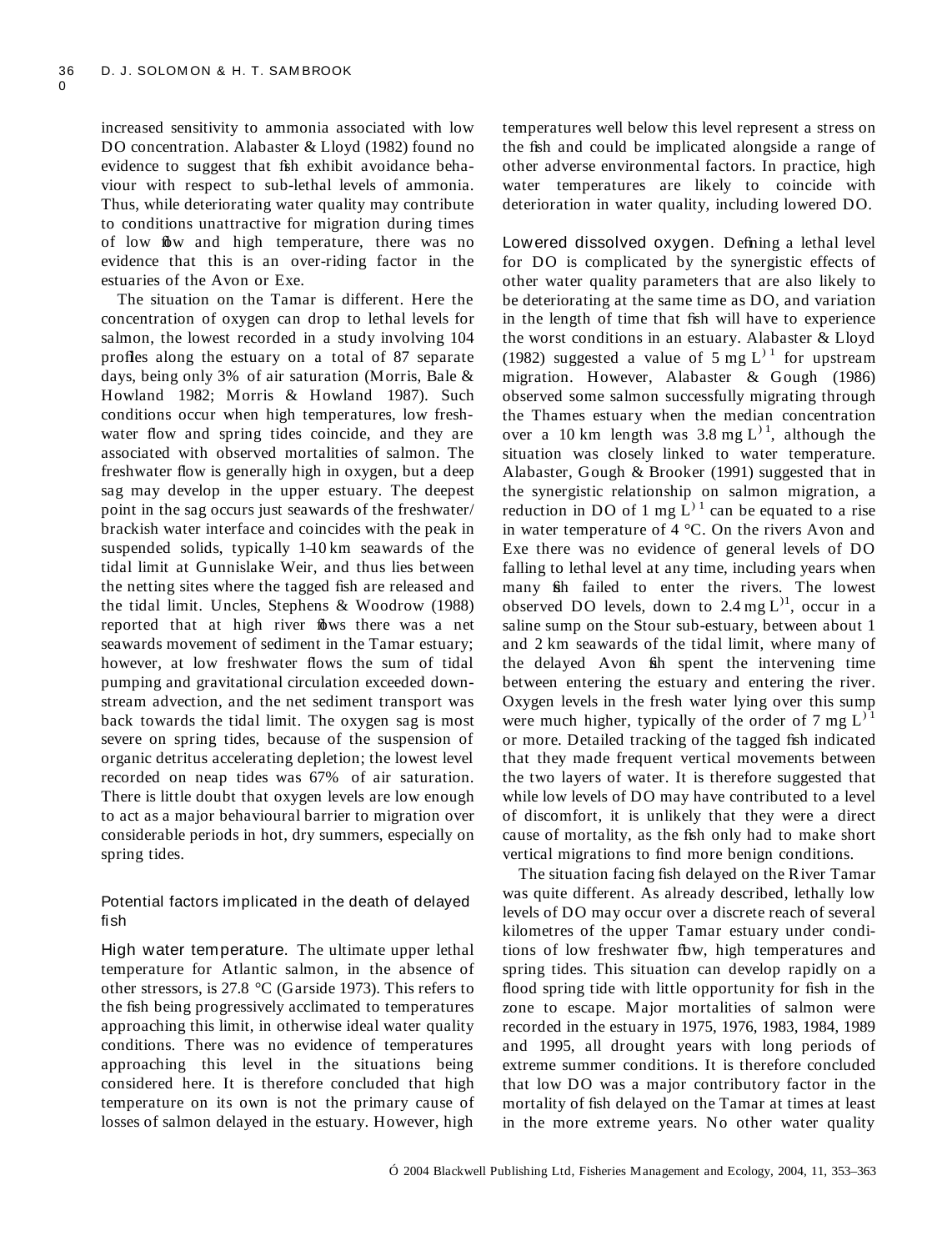parameter would appear to reach extreme enough levels to be a major factor in the mortality of delayed fish in the rivers in this study.

Predation. Fish remaining in the estuary or returning a short distance to sea could be vulnerable to natural predators in these waters. However, there are few predators large enough to tackle adult salmon in the estuaries and inshore waters of South West England. There are small numbers of grey seals and occasionally one will enter one of the estuaries, but this source of mortality is considered minor.

Netting (legal or illegal). All the estuaries studied have legal net fisheries catching salmon; indeed this was the source of most of the fish tagged. Numbers of tagged fish were reported recaptured by the nets, generally within a day or so of original capture and release; all tagged fish bore an external tag to facilitate reporting of recaptures, and the local commercial fishermen were familiar with their appearance. While it is likely that there were also unreported recaptures of tagged fish in these fisheries it is thought unlikely that this was the major component of the losses.

Illegal netting takes place on occasions in the estuaries of most salmon rivers, and it is unlikely that tagged salmon caught in such activities would be reported. The level of illegal fishing is not known, but local knowledge and experience suggest that it is not high enough to explain more than a small part of the apparent losses.

Missed physiological opportunity. The high losses of salmon from estuaries, which are for the most part considered to have high water quality, raises the possibility of some physiological explanation. It is known that smolts are pre-adapted to make the transition from fresh to salt water, and that they do not have the same physiological ability to make the transition outside the period of weeks normally associated with smolt migration. It is possible that returning adult fish also have a Ôwindow of opportunityÕto make the transition from the salt to freshwater environment, and that if the fish are delayed making the transition then they are less able to make it at all. On the rivers Tamar and Exe at least, during years of high losses of delayed fish, the nets operating in the estuary start to catch fish which appear to be returning seawards from the upper estuary. These fish are generally fairly coloured which indicates that they are not fresh from the sea, and the occurrence of radiotagged fish among them supports this. These fish appear lethargic and have soft flesh, and are

considered by the netsmen to be barely marketable. It is suggested that these represent compromised fish that are unlikely to make a contribution to the river stock even when conditions improved.

#### Conclusions

It is concluded that while the tendency to delay in the estuary is associated with low flows, the main driver is likely to be some associated factor. High water temperature appears to be a major influence, as does reduced levels of DO in some estuaries. Failure of these delayed fish to enter the river subsequently appears to be linked with poor water quality in some situations (e.g. reduced DO in the Tamar), but a major factor may be missed physiological opportunity.

These conclusions have important implications for the management of salmon stocks and water resources. Estuary conditions associated with a low rate of salmon migration and subsequent poor survival coincide with periods of low natural flow, but the exact role of flow is unclear. Low flows are also associated with high river and estuary temperatures and a decline in water quality parameters, particularly DO, but the exact causal relationships are not straightforward. The fundamental issue for water resource management is whether removal of a volume of water at (say) the tidal limit at times of low to medium natural flow will have the same effect on salmon movement and survival as would conditions that were associated with such a reduced flow occurring naturally. Small numbers of fish arrive at the tidal limit even at very low flows on most of the rivers, indicating that passage is possible at such times, and suggesting that the failure of the majority to do so is through inclination rather than compulsion. It could be argued that the precautionary principle should be applied, and that low flows should be protected at all costs. However, to do this unnecessarily could represent a misuse of resources in that it would require alternative or additional sources to be used to make up the shortfall in supply, representing a further range of potential environmental impacts elsewhere. These observations also have implications for the use of fisheries water banks, storage in reservoirs specifically for fisheries purposes and sometimes used to make releases to encourage salmon to migrate from estuaries at times of low flow. Failure to recognise the importance of water temperature and DO for example, might explain why artificial freshets have generally been ineffective.

It would appear that poor estuary survival associated with hot dry summers is a largely natural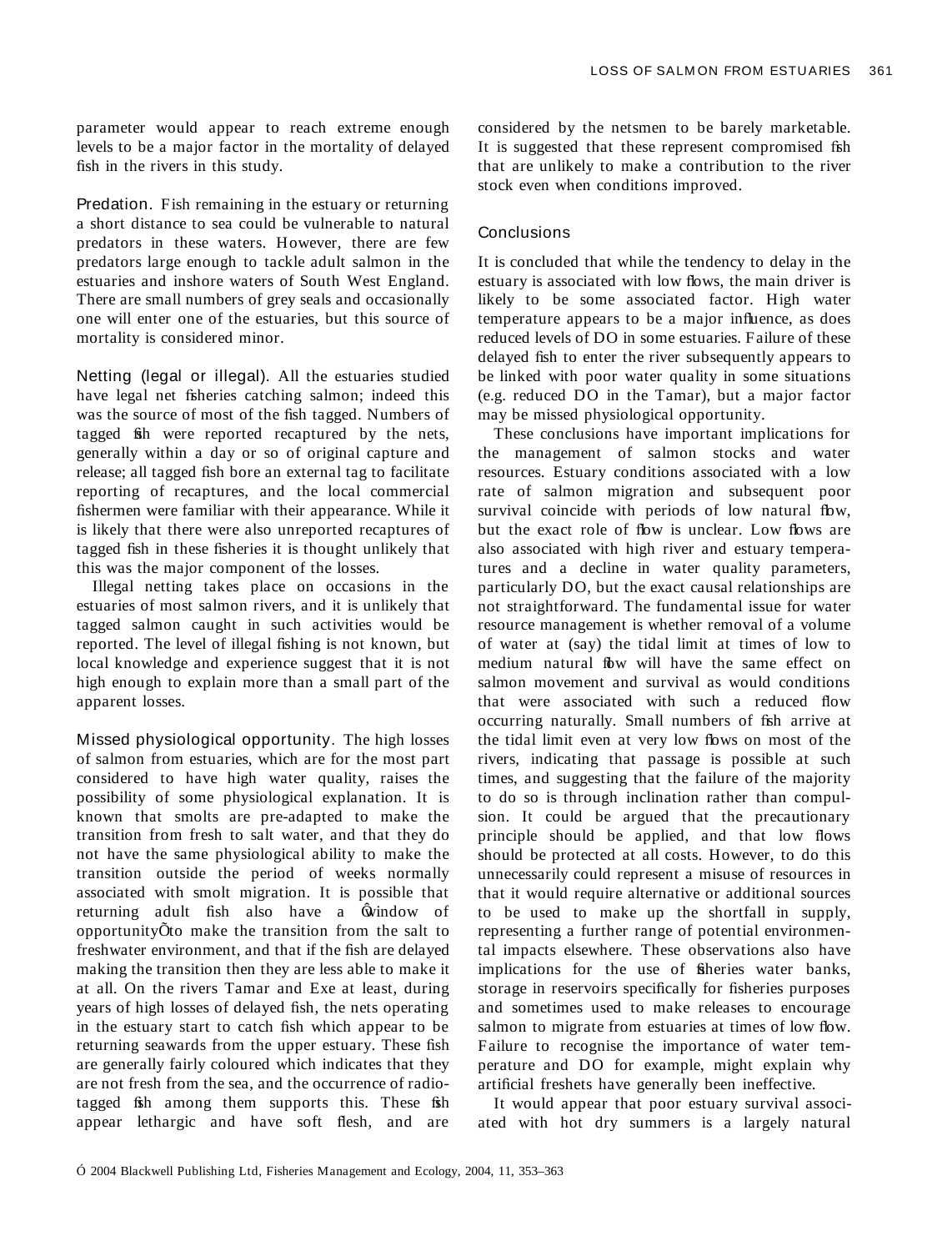phenomenon and not solely the result of habitat degradation because of human activities, although the latter may exacerbate the problem. In the southern part of the natural range of the salmon, on the Iberian Peninsula in Europe and the Connecticut River in North America, summer conditions in coastal waters and estuaries are more extreme than those being considered here. In these rivers summer-running fish are rare and the great majority of the run passes through the estuary between March and June, before the estuaries reach their highest temperatures, and the fish spend the several months before spawning in the cooler middle and upper reaches of the river (Garcia de Leaniz, Hawkins, Hay & Martinez, 1987). Modelled climate change predictions for South West England include warmer and drier summers (e.g. HADCM2; Hulme & Barrow 1997), which will make poor summer estuary conditions more frequent and more extreme. Metcalf, Chambers, Charlesworth, Forrest, Hunt, McEwen, Russell & Schofield (2003) predicted that by the 2050s the South West of England will be 1.5– 3.5 °C warmer and 15–30% drier in the summer than at present, depending upon the emission scenario used. If these predictions are substantially correct, it is likely that earlier (spring) and later (autumn) running may become more prevalent in salmon populations through natural selection. Run timing has been shown to have both environmental and genetic components (Saunders, Henderson, Glebe & Loudenslager 1983; Hansen & Jonsson 1991; Stewart, Smith & Youngson 2002). Historically, spring running has dominated on the rivers Avon (Solomon 1992) and Exe (Salmon Advisory Committee 1994), and the present strong tendency to return in summer appears to be a widespread phenomenon associated with long-term cycles in marine conditions (Salmon Advisory Committee 1994). However, other rivers in South West England (e.g. Fowey and Camel in Cornwall, and Plym in Devon) have predominantly autumn runs entering the rivers between October and December. Both spring and autumn running would appear to be effective at avoiding the damaging estuary conditions in hot dry summers, although warmer and drier summers may make the freshwater reaches of the rivers of South West England less favourable for spring-running salmon or even marginal for the species as a whole.

#### References

Alabaster J.S. (1970) River flow and upstream movement and catch of migratory salmonids. Journal of Fish Biology 2, 1–13.

- Alabaster J.S. & Gough P.J. (1986) The dissolved oxygen and temperature requirements of Atlantic salmon, Salmo salar L., in the Thames estuary. Journal of Fish Biology 29, 613– 621.
- Alabaster J.S. & Lloyd R. (1982) Water Quality Criteria for Freshwater Fish. 2nd edn. London: Butterworths, 367 pp.
- Alabaster J.S., Shurben D.G. & Knowles G. (1979) The effect of dissolved oxygen and salinity on the toxicity of ammonia to smolts of salmon, Salmo salar L. Journal of Fish Biology 15, 705–712.
- Alabaster J.S., Gough P.J. & Brooker W.J. (1991) The environmental requirements of Atlantic salmon, Salmo salar L., during their passage through the Thames estuary, 1982–1989. Journal of Fish Biology 38, 741–762.
- Banks J.W. (1969) A review of the literature on the upstream migration of adult salmonids. Journal of Fish Biology 1, 85–136.
- Clarke D., Purvis W.K. & Mee D. (1991) Use of telemetric tracking to examine environmental influences on catch/ effort indices. A case study of Atlantic salmon (Salmo salar L.) in the River Tywi, South Wales. In: I.G. Cowx (ed.) Catch Effort Sampling Strategies. Oxford: Fishing News Books, pp. 33–48.
- Clarke D.R.K., Evans D.M., Ellery D.S. & Purvis W.K. (1994) Migration of Atlantic Salmon (Salmo salar L.) in the River Tywi Estuary during 1988, 1989 and 1990. Regional Environmental Appraisal Unit, Welsh Region, National Rivers Authority, Cardi<sub>, Report RT/WQ/RCEU/94/7,</sub> 64 pp.
- E. E. C. (1978) Council Directive on the Quality of Fresh Waters Needing Protection or Improvement in Order to Support Fish Life. Brussels 78/659/EEC.
- Garcia de Leaniz C., Hawkins A.D., Hay D. & Martinez J.J. (1987) The Atlantic Salmon in Spain. Pitlochry: Atlantic Salmon Trust, 28 pp.
- Garside E.T. (1973) Ultimate upper lethal temperature of Atlantic salmon Salmo salar L. Canadian Journal of Zoology 51, 898–900.
- Hansen L.P. & Jonsson B. (1991) Evidence of a genetic component in the seasonal return pattern of Atlantic salmon, Salmo salar L. Journal of Fish Biology 38, 252–258.
- Hulme M. & Barrow E. (1997) Climates of the British Isles. London: Routledge, 454 pp.
- Metcalf G., Chambers F., Charlesworth A., Forrest V., Hunt J., McEwen L., Russell K. & Schofield S. (2003) Warming to the idea. Technical Report, South West Region Climate Change Impacts Scoping Study, Cheltenham, 22 pp.
- Morris A.W. & Howland A.J.M. (1987) Water quality model for the Tamar estuary. Phase 1. Review of the IMER data on dissolved oxygen levels in the waters of the Tamar estuary. Roadford Environmental Investigation, Report to Water Research Centre and South West Water, Exeter, 30 pp.